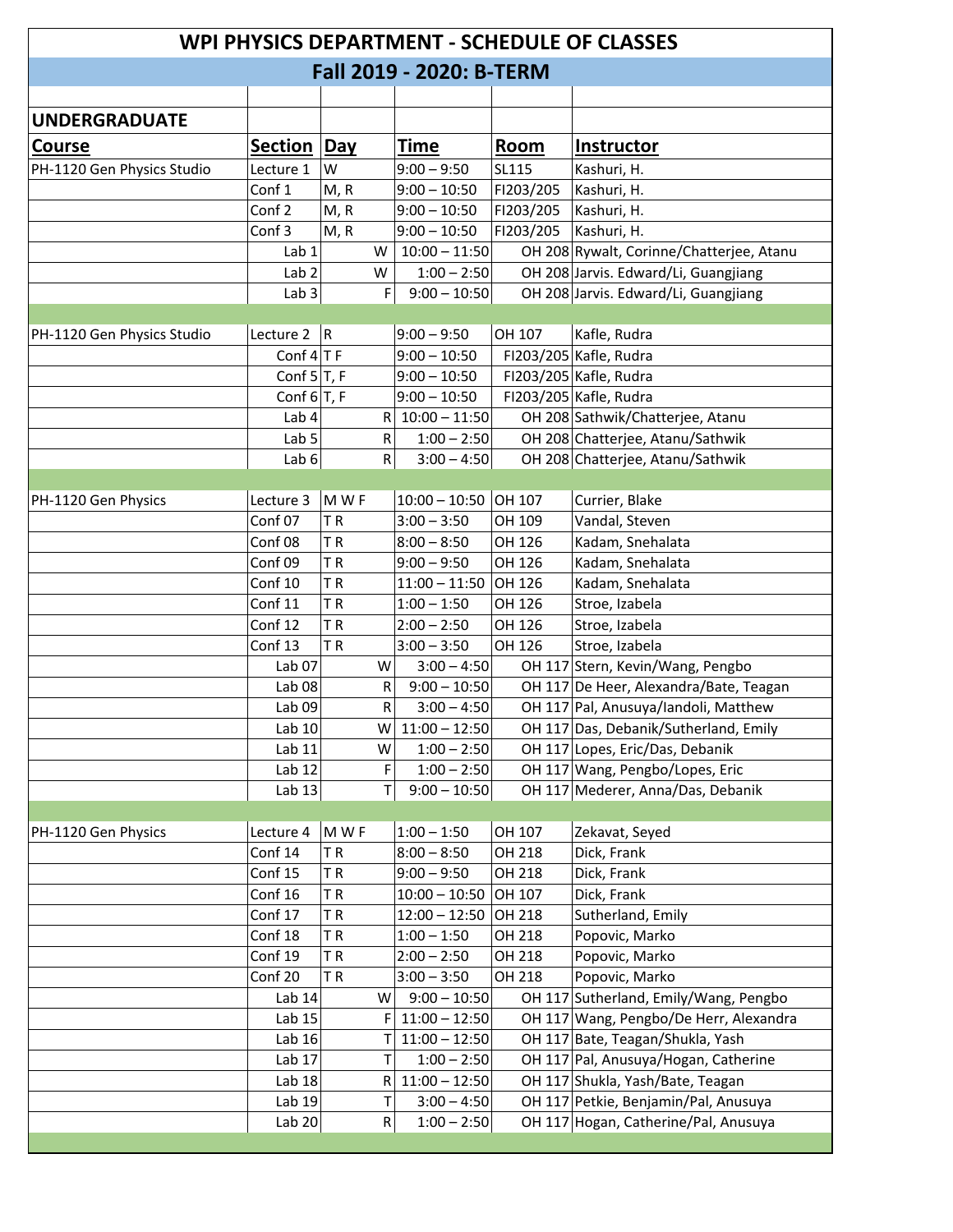| <b>Course</b>                              | <b>Section Day</b> |                | Time                           | Room   | Instructor                             |
|--------------------------------------------|--------------------|----------------|--------------------------------|--------|----------------------------------------|
|                                            |                    |                |                                |        |                                        |
| PH-1121 Princ. Mech.                       | Lecture 1          |                | M T W R F 11:00 - 11:50 OH 107 |        | Wen, Qi                                |
|                                            | Lab <sub>1</sub>   | т              | $9:00 - 10:50$                 |        | OH 211 Bate, Teagan/Petkie, Benjamin   |
|                                            | Lab <sub>2</sub>   | T              | $12:00 - 1:50$                 |        | OH 211 Das, Debanik/Mendizabal, Andrew |
|                                            | Lab <sub>3</sub>   | R              | $9:00 - 10:50$                 |        | OH 211 Chen, Jiazhang/Truong, Vuong    |
|                                            | Lab 4              | W              | $9:00 - 10:50$                 |        | OH 211 Sathwik/Mendizabal, Andrew      |
|                                            | Lab <sub>5</sub>   | W              | $12:00 - 1:50$                 |        | OH 211 Truong, Vuong/Rywalt, Corinne   |
|                                            |                    |                |                                |        |                                        |
| PH-1121 Princ. Mech.                       | Lecture 2          | M W F          | $4:00 - 4:50$                  | OH 107 | Wu, Kun-Ta                             |
|                                            | Conf <sub>2</sub>  | TR             | $4:00 - 4:50$                  |        | FI203/205 Wu, Kun-Ta                   |
|                                            | Lab <sub>6</sub>   | W              | $2:00 - 3:50$                  |        | OH211 Truong, Vuong/landoli, Matthew   |
|                                            | Lab <sub>7</sub>   | T.             | $2:00 - 3:50$                  |        | OH211 Das, Debanik/Chen Jiazhang       |
|                                            | Lab 8              | R              | $12:00 - 1:50$                 |        | OH 211 Truong, Vuong/Chen Jiazhang     |
|                                            | Lab <sub>9</sub>   | ${\sf R}$      | $2:00 - 3:50$                  |        | OH211 Chen, Jiazhang/None              |
|                                            |                    |                |                                |        |                                        |
| PH-1140 Oscillation/Waves                  | Lecture 1          | M <sub>R</sub> | $10:00 - 11:50$ FI105          |        | Petkie, D.                             |
|                                            | Conf $1 W$         |                | $2:00 - 2:50$                  | OH 107 | Petkie, D.                             |
|                                            | Lab $1 T$          |                | $10:00 - 11:50$                |        | OH 114 Li, Guangjiang/Jarvis, Edward   |
|                                            | Lab $2 W$          |                | $10:00 - 11:50$                |        | OH 114 Li, Guangjiang/Jarvis, Edward   |
|                                            |                    |                |                                |        |                                        |
| PH 2202 Intermediate Mechanics Lecture 1   |                    | MTRF           | $1:00 - 1:50$                  | OH 223 | Shah, Hridaya                          |
|                                            |                    |                |                                |        |                                        |
| PH-2502 Lasers                             | Lecture 1          | MTRF           | $10:00 - 10:50$                | OH 223 | Quimby, R.                             |
|                                            |                    |                |                                |        |                                        |
| PH - 3301 Electromagnetic Theory Lecture 1 |                    | MTRF           | $9:00 - 9:50$                  | OH 223 | Ram-Mohan, L.                          |
|                                            |                    |                |                                |        |                                        |